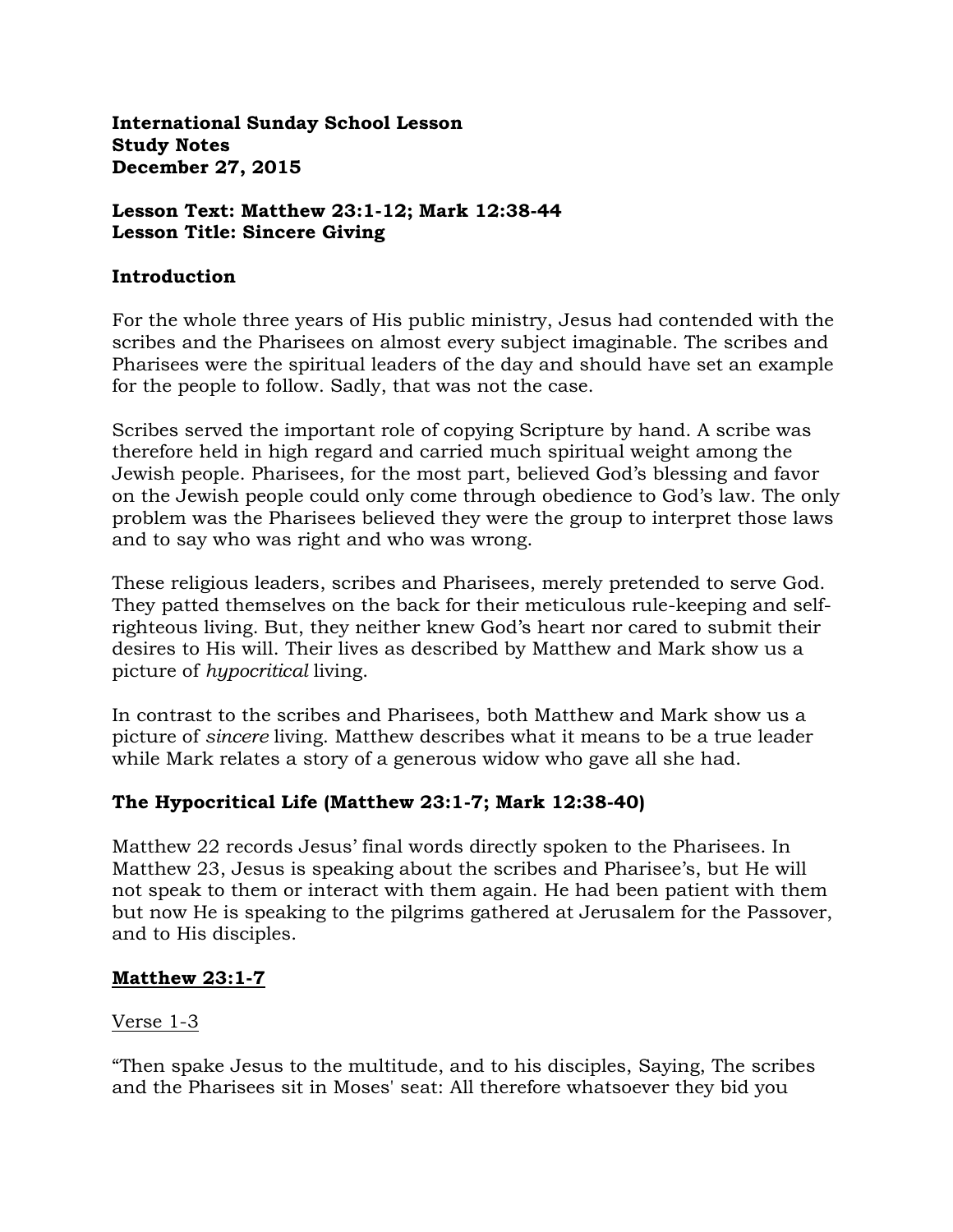observe, that observe and do; but do not ye after their works: for they say, and do not."

The "scribes and the Pharisees" were most likely in hearing distance when Jesus spoke to "his disciples." He told his disciples the scribes and Pharisees "sit in Moses' seat." That means they had appointed themselves to be God's authoritative spokesman. The Jewish nation had great respect for Moses, the man to whom God gave the law, but these "scribes and Pharisees" did not possess the authority and spiritual power of Moses.

Jesus instructed His listeners to "observe and do" everything scriptural the scribes and Pharisees told them. God's Word is still God's Word even if a hypocrite is teaching it. Not everything the scribes and Pharisees taught was wrong. However, the people were "not" to "do after their works" because the scribes and Pharisees "say, and do not." They were inconsistent in their teaching and living (Titus 1:16).

### Verse 4

"For they bind heavy burdens and grievous to be borne, and lay them on men's shoulders; but they themselves will not move them with one of their fingers."

The scribes and Pharisees were not only *inconsistent*, they were also *insensitive*. They did not care about those to whom they ministered. They could be very strict when they were telling you how to live, but very lax in holding their own feet to the fire.

They "bind heavy burdens" or religious rules and regulations that were "grievous to be borne." "Grievous" means "oppressive, hard to bear." They "lay" these man-made rules and regulations "on men's shoulders." The "shoulders" represent the part of the body where someone would feel the full weight of the load being carried. While oppressing others with their rules "they themselves will not move them with one of their fingers." That means they would not lift a finger to help relieve the load.

Jesus Christ is not a Pharisee or legalist. Jesus said, *"Take my yoke upon you, and learn of me…For my yoke is easy, and my burden is light"* (Matthew 11:29- 30). The Apostle Paul was intolerant with the Judaizers, who attempted to draw the Galatian believers back into legalism (Galatians 1:8-9). Some preachers and teachers today place themselves in seats of authority and attempt to force Christians to live under their man-made rules and regulations. They are like the false teachers at Ephesus who forbid some to marry and commanded others to not eat certain meats although God said differently (1 Timothy 4:3).

Verse 5-7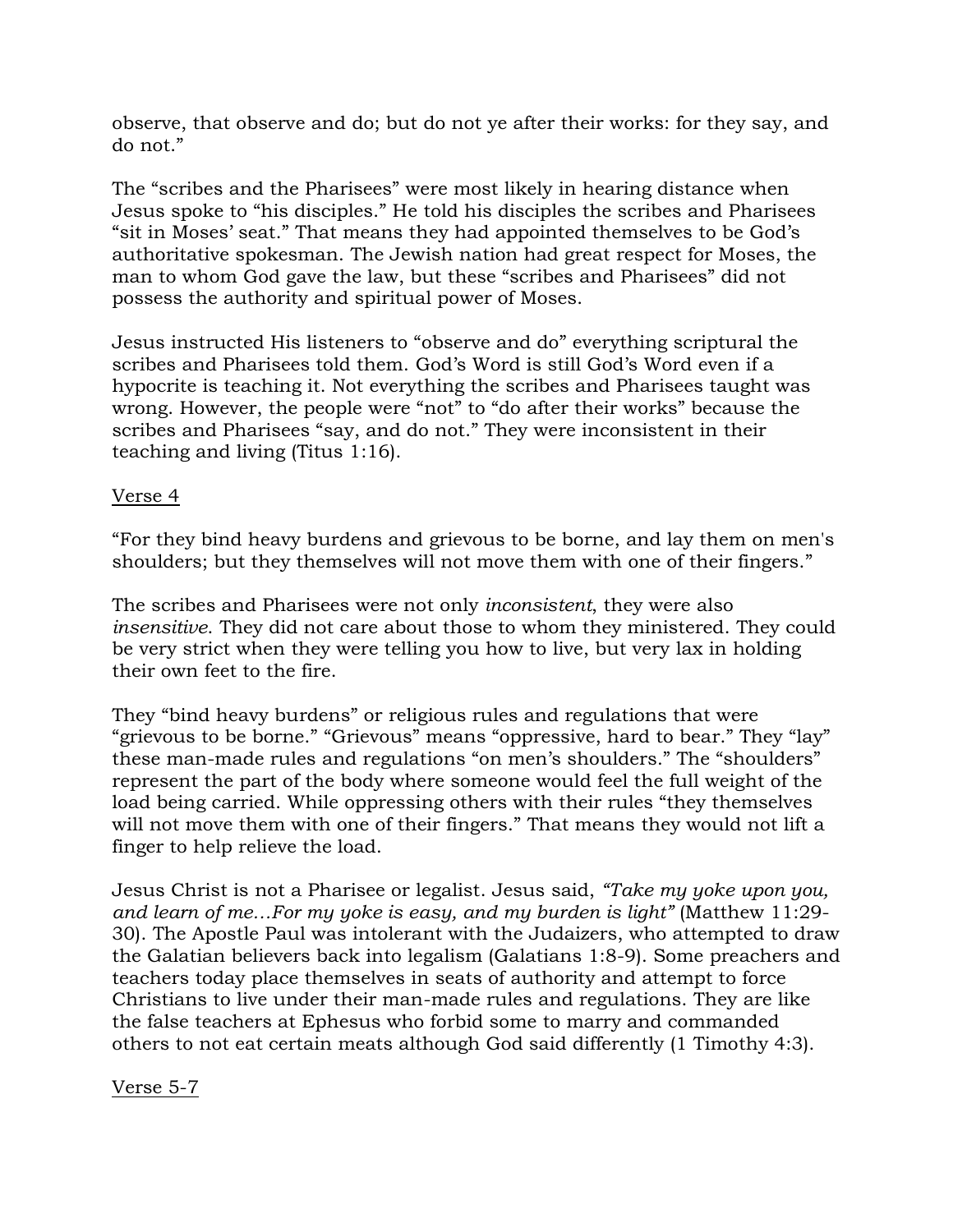"But all their works they do for to be seen of men: they make broad their phylacteries, and enlarge the borders of their garments, And love the uppermost rooms at feasts, and the chief seats in the synagogues, And greetings in the markets, and to be called of men, Rabbi, Rabbi."

The root of the problem in the heart of the scribes and Pharisees was their desire to please men. Jesus said, "But all their works they do for to be seen of men…" They wanted to look good in the eyes of men. Jesus also criticized them for their pride. He said "They make broad their phylacteries, and enlarge the borders of their garments…" "Phylacteries" were a pocket like area on clothing in which particular Scripture passages from Exodus or Deuteronomy or other parts of the Law or Prophets were placed usually worn on the forehead and on the left arm while one was praying. Apparently they would widen the "phylacteries" so people would notice them, and say, "Man, they must be really committed to the Lord, look how big that phylactery is."

They also loved "the uppermost rooms at feasts, and the chief seats in the synagogues, And greetings in the markets, and to be called of men, Rabbi, Rabbi." When the people were celebrating some special event such as a wedding or public gathering, they would save special seats for the "Rabbi" who would make a dramatic entrance at the last minute and be ushered to his "chief seat."

The title "Rabbi" means "master." It was an official title of honor. These religious leaders coveted the *visual* and *verbal* recognition of men. They cared more about how they were perceived than the reality of their holiness.

# **Mark 12:38-40**

Mark's Gospel gives a shorter account of Jesus' words against the hypocrisy of the religious leaders. The context of Mark 12 is the final week of Jesus' life on earth. He is with His disciples each day, going back and forth into Jerusalem and most likely staying the nights in Bethany at the home of Mary, Martha, and Lazarus. In our text, Jesus has asked the scribes, "Who is Messiah, the One you are looking for?" His question will be proof that you can know the Bible and the prophecy and still miss the very essence of what the Bible and true salvation is all about.

# Verse 38-40

"And he said unto them in his doctrine, Beware of the scribes, which love to go in long clothing, and love salutations in the marketplaces, And the chief seats in the synagogues, and the uppermost rooms at feasts: Which devour widows' houses, and for a pretence make long prayers: these shall receive greater damnation."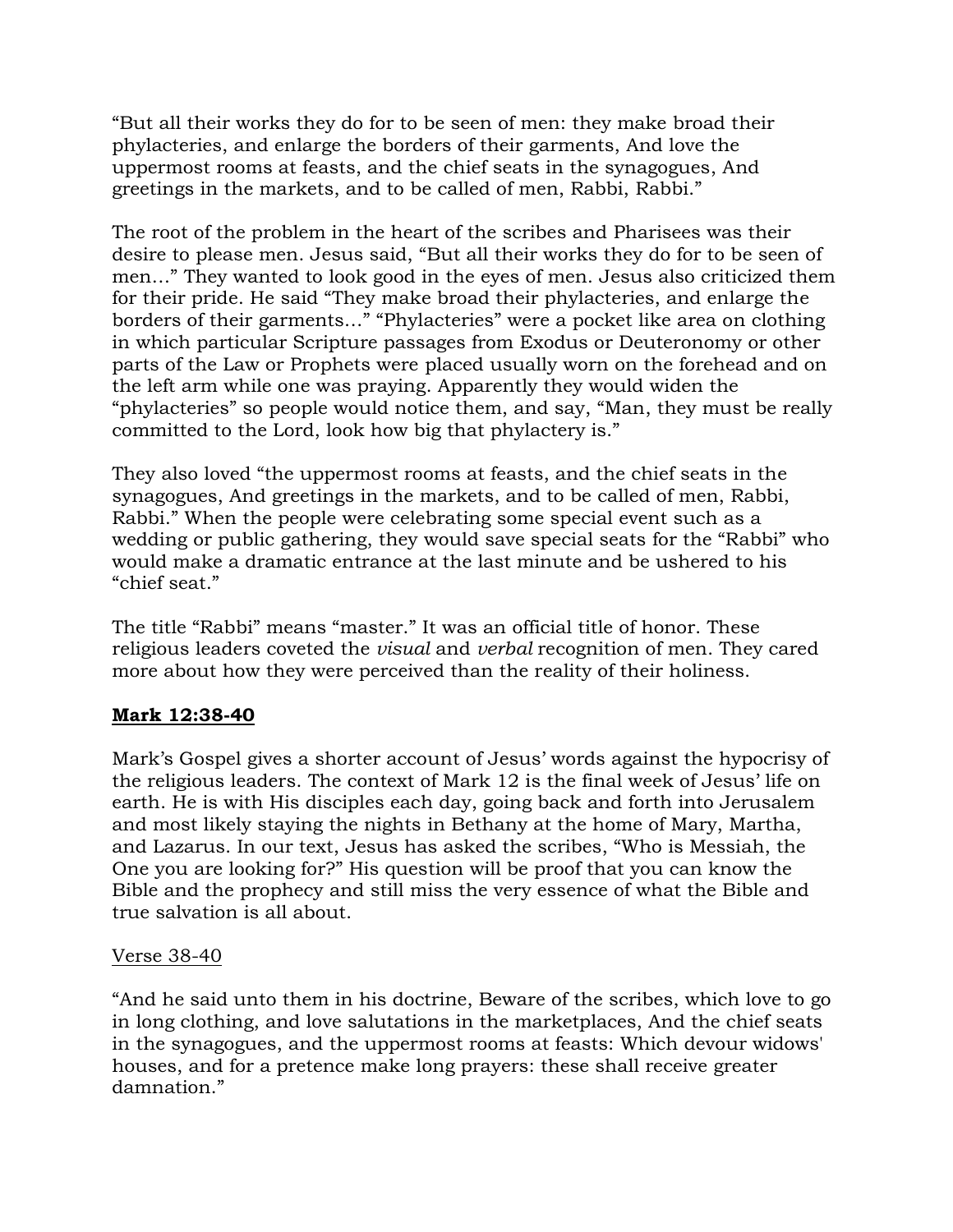The fulfillment of everything these scribes have written about is standing right in front of them and they do not realize it. That is what Jesus said, "Beware of the scribes…" It is breath taking when you think about the power of hypocrisy. In two days, from the time Jesus spoke these words, He will be crucified and the "scribes" do not have a clue! Instead, they are focused on their "long clothing" and impressive "salutations in the marketplaces." They are greedy and self-serving individuals. There is nothing sincere in what they are doing except their sincere hypocrisy!

These self-serving religious leaders have on their power clothing and they are "seated in the synagogue" and at the "feasts" in the most notable places. They are proud lovers of praise and position. But worst of all, they "devour widows' houses…" The word "devour" means "to eat down." During Jesus' day, most people, especially "widows," lived by meager means. Scribes lived off subsidies because they were forbidden to take money for their work. Since supporting a scribe was considered an honorable thing, many widows gave to their financial needs. The scribes would sometimes pray long "prayers" of "pretence." In other words, they made them up with impressive words in hopes of gaining financial support. Jesus said, "…these shall receive greater damnation." They will pay for it in the end.

Today the hypocritical religious leaders come in high definition. They are dressed for success, highly trained, and motivated by greed. The power they often attribute to the Holy Spirit is in many cases Satan himself. They look into our living rooms with tears in their eyes while holding a crying child they only met for a photo opportunity. They promise the poor widow if she will sew a seed from her Social Security check, she will have an uncommon harvest. They tell stories of their financial success and perfect health all at the expense of the undiscerning listener. They claim healing for everyone in the room with no proof or accountability for anything. It is nothing more than hypocrisy and spiritual deception (2 Timothy 3:13).

However, there are some authentic ministries in the world that love and help starving children. There are some ministries that are worthy of your financial support. Not every media ministry is corrupt. But Jesus said, "Beware" so you better listen to Jesus! There is nothing comical about hypocrisy.

# **The Sacrificial Life (Matthew 23:8-12; Mark 12:41-44)**

# **Matthew 23:8-12**

Matthew 23:8-12 records the teaching of our Lord concerning how to avoid hypocrisy and develop a life of sincerity and sacrifice. For this to be accomplished, some things must be avoided and truth implemented. If properly adapted, a sincere sacrificial life that is pleasing to the Lord will be the result.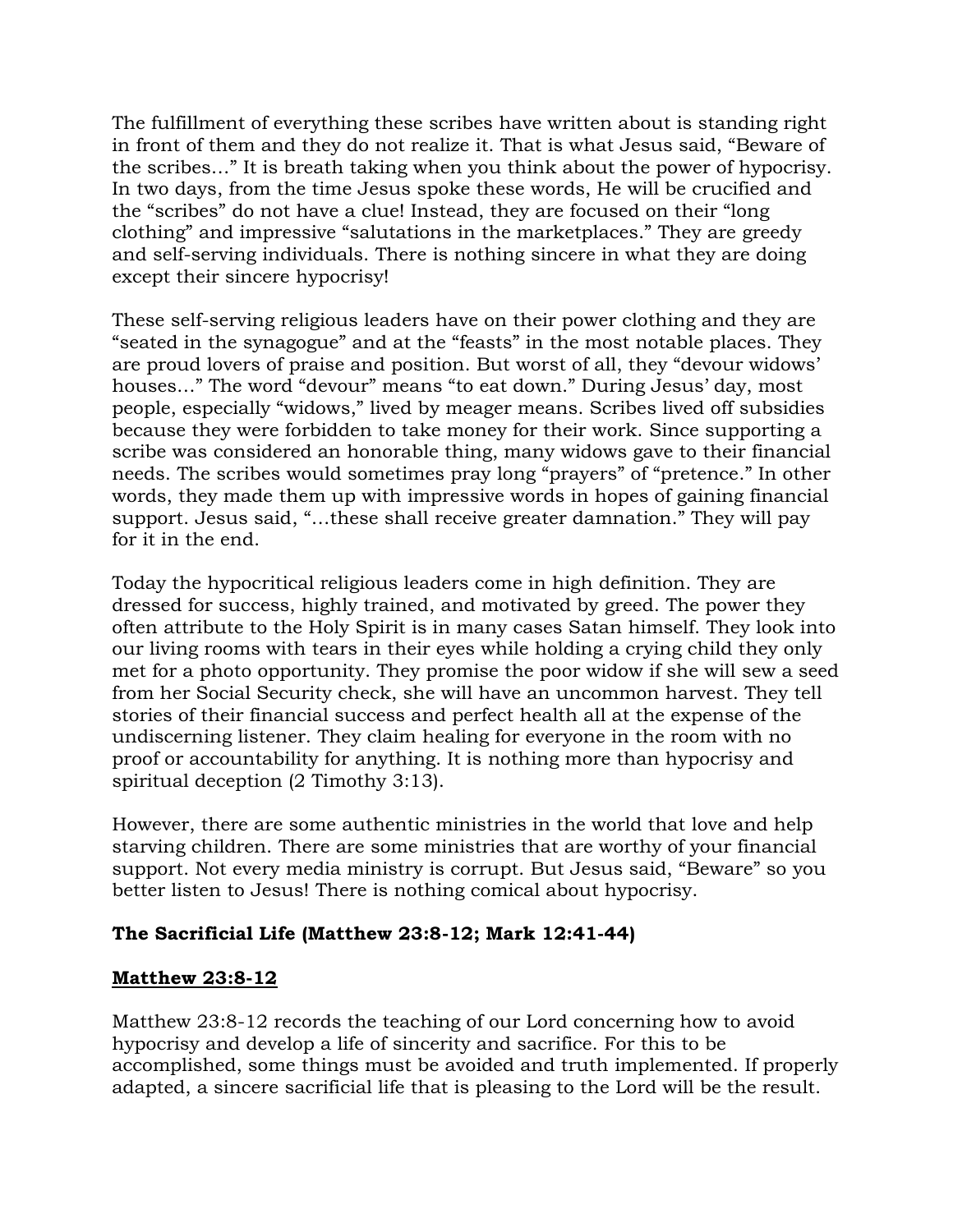### Verse 8

"But be not ye called Rabbi: for one is your Master, *even* Christ; and all ye are brethren."

Sincere disciples do not seek exaltation from others. "But be ye not called Rabbi" is a prohibition from seeking a title that had come to mean a superior teacher. There was nothing wrong with the title "Rabbi," because it carried the basic idea of teacher. But it had come to mean much more than that in Jesus' day. Titles are useful and beneficial but we must be careful when we allow them to be elevated above their basic meaning.

"For one is your Master, even Christ; and all ye are brethren" presents the wonderful plan God has for His children. Jesus Christ is our only "Master," and all who are saved by His grace "are brethren." Jesus is teaching the disciples all are on one level with one "Master." Any title or ideology that suggests one believer is better or higher than the other is sinful and destructive to the body of Christ.

### Verse 9-10

"And call no *man* your father upon the earth: for one is your Father, which is in heaven. Neither be ye called masters: for one is your Master, *even* Christ."

Continuing to deal with the misuse of titles, Jesus commanded His listeners, "And call no *man* your father upon the earth: for one is your Father, which is in heaven." Jesus is not teaching we cannot call our earthly dad "father," neither is he teaching we cannot refer to church leaders by titles such as pastor, reverend, bishop or elder. The title is not the issue. Jesus is directing His commandment to the heart.

Christians should be careful about the titles we use in ministry. It is never biblical to call someone in the church "holy father" or "your holiness." We simply refer to those who minister by the appropriate biblical titles such as "pastor, preacher, bishop, elder," or "deacon." We are forbidden to seek the honor and praise of men when we have been placed in a position of spiritual authority.

### Verse 11

"But he that is greatest among you shall be your servant."

This verse states positively what Jesus has taught negatively in the preceding verses. When a Christian sincerely gives of himself to be a disciple of Jesus Christ, humble service is his goal. A sincere desire to serve others is not only evidence of genuine salvation, it is a great weapon against hypocrisy.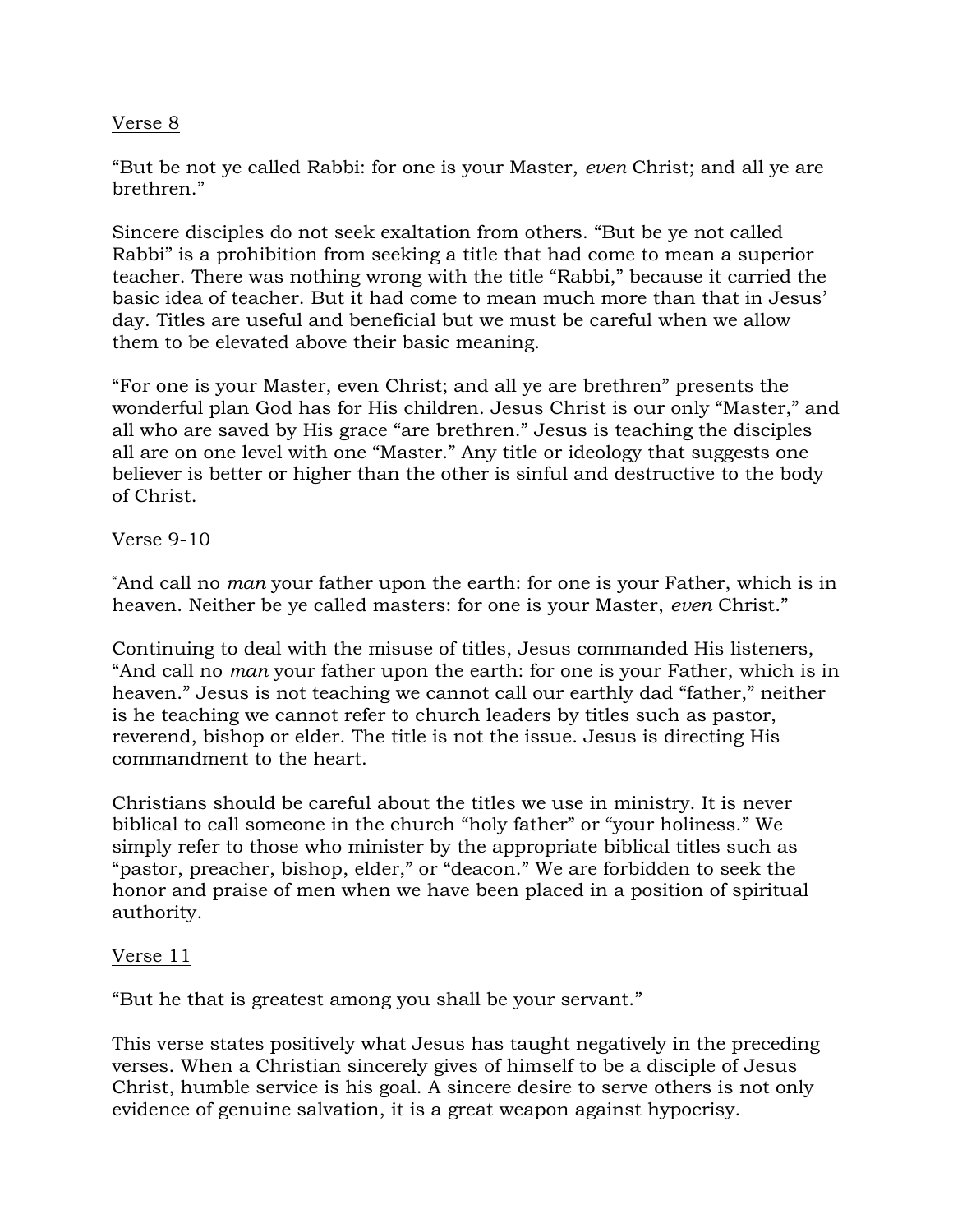The "greatest" individual in the family of God is the "servant." The word "servant" means "one who waits on tables or runs errands." It is the same word used to describe a male deacon or female servant. Jesus Himself is the perfect example of what He is teaching in this text. Although He was God in the flesh, in His humanity He was the Servant of all servants. His mission while here on earth was not to be served but to serve (Matthew 20:28).

### Verse 12

"And whosoever shall exalt himself shall be abased; and he that shall humble himself shall be exalted."

This verse is a summary statement of everything Jesus has taught. He has given His warning and challenged His listeners to beware of those who are serving with their own interest at heart. If we "exalt" ourselves we will "be abased." What He means is those who attempt to advance themselves and make a name or position for themselves will be brought low. On the other hand, the one who "humbles himself" will be "exalted." Those who sincerely serve the Lord from a heart of humility will be lifted up in the work of God.

# **Mark 12:41-44**

As Jesus concluded His teaching to various individuals in the temple, including the scribes and Pharisees, He turned His attention to the sincere and sacrificial giving of a particular widow. Mark records for us what Jesus saw as He watched how the people gave.

### Verse 41

"And Jesus sat over against the treasury, and beheld how the people cast money into the treasury: and many that were rich cast in much."

"Jesus" is sitting and observing "how the people cast money into the treasury." He is seated near the wall of the Court of the Women where there were trumpet shaped receptacles which worshipers placed their offerings. As the money was placed in these receptacles, the coins would make noise as they circled their way to the inside of the container. You could not only see people give but you could hear as the coins rattled around in the brass receptacles. "Rich" people putting in a lot of money would create a lot of noise. That would draw the attention of everyone in the temple.

Jesus "sat" and "behold how the people cast money into the treasury." Every gift and every giver was watched by the Lord. It is not how you look at your gift, how others look at your gift, but how Jesus looks at your gift that matters!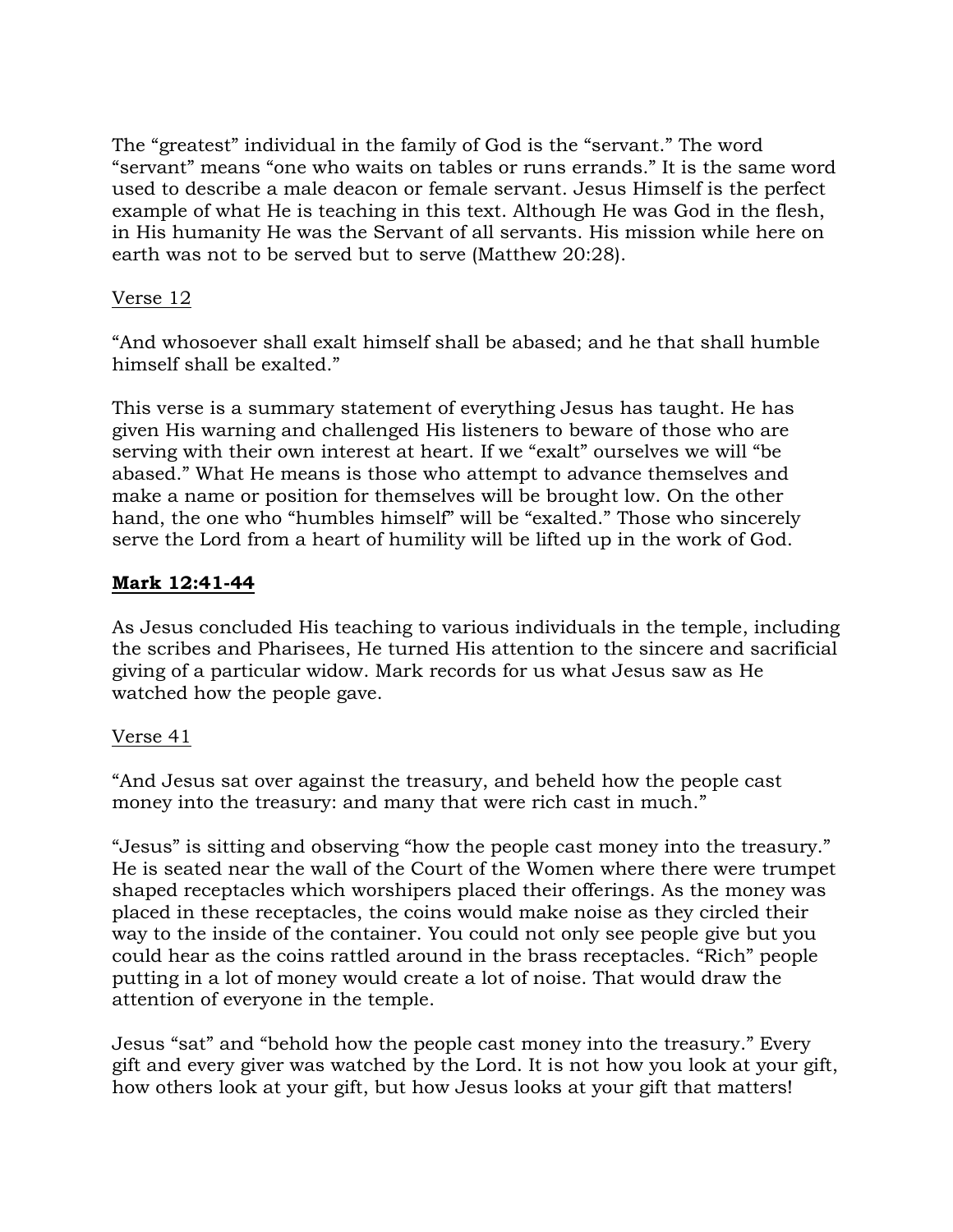### Verse 42

"And there came a certain poor widow, and she threw in two mites, which make a farthing."

Jesus focused particularly on "a certain poor widow" on this occasion as "she threw in two mites, which make a farthing." She was unique because Mark tells us there were "many that were rich," but only one "widow" is mentioned. She was also unique in that the "rich cast in much," but she only gave "two mites." She was "poor" indicating she lived at the point of having to beg for what she had.

The word "certain" seems to stress the fact that she was alone. The "rich" people no doubt had their groups and clicks but this "poor widow" was there on her own. All she had was her "two mites." A "mite" was the smallest Greek coin which represented only  $1/128<sup>th</sup>$  of a day's wages. Best estimates in today's value would mean this widow had forty cent or less. She had "two" so she could have kept one. Instead, she gave them both in her offering (Acts 20:35).

### Verse 43-44

"And he called unto him his disciples, and saith unto them, Verily I say unto you, That this poor widow hath cast more in, than all they which have cast into the treasury: For all they did cast in of their abundance; but she of her want did cast in all that she had, even all her living."

Remember, Jesus is not sitting in the temple looking at *what* the people are giving. He is looking at *how* they give. After seeing this widow give, "he called unto him his disciples, and saith unto them, Verily I say unto you, That this poor widow hath cast more in, than all they which have cast into the treasury: for all they did cast in of their abundance; but she of her want did cast in all that she had, even all her living."

Jesus sees sacrifice and sincerity in this widow's gift and He wants His disciples to see it too. It is not the amount that Jesus is magnifying here. The heart of the matter is the condition of the heart. Being a disciple of Jesus Christ and a sincere giver is not about figures. It is about faith, trust, and most of all a love to One to whom we give.

How could this widow have "cast more in" with only "two mites" compared to the "rich" who had given "much?" First, she gave more because the rich gave out of their sufficiency while she gave out of her deficiency. Second, she gave more because her giving is still be talked about over 2,000 years later and blessing the body of Christ. The offering the rich gave on that day has long since been gone! Third, she gave more because how she gave demonstrated exactly how Jesus would give Himself in a few days when He suffered and died